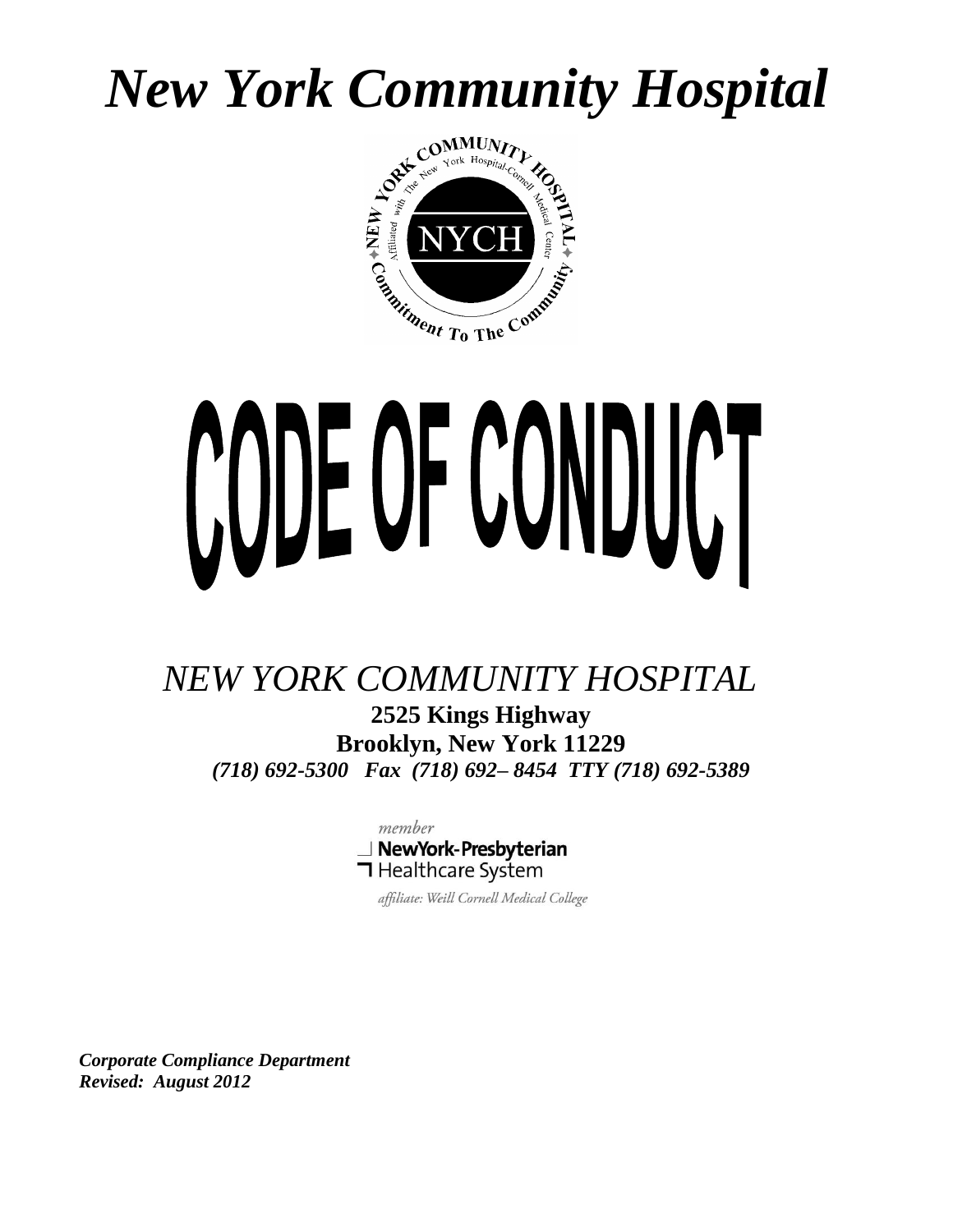### **LETTER FROM THE PRESIDENT**

**A** *special message from the President & Chief Executive Officer, Lin H. Mo to the Employees, medical staff, and all other members of the New York Community Hospital Facility*

**New York Community Hospital takes pride in acting with integrity, fairness and honesty. This Code of Conduct sets forth the ethical principles that guide our delivery of patient care services, as well as the way we conduct business and behave in the workplace.**

**The Code supports our Hospital's Mission, Vision and Values as Statements. Because we feel so strongly about our ethical responsibilities, the Board of Trustees has adopted a formal Corporate Compliance Program and appointed a Chief Compliance Officer to oversee it. The Code applies equally to everyone associated with the Hospital, the Board of Trustees, the Administration, the Medical Staff, and all Employees.**

**We believe that our employees are partners in maintaining an organization that adheres to the higher ethical and legal standards, and we expect that every employee will act with integrity in any job or endeavor undertakes on behalf of the Hospital.**

**Managers are expected to maintain open lines of communication with their employees and are encouraged to be especially sensitive and responsive to employee concerns about actual or potential code violations. All employees have a duty to report compliance issues, problems or concerns. You will be protected from retaliation or retribution for reporting in good faith.** 

**Please read this booklet carefully, paying particular attention to those aspects of the Code that apply to your area of responsibility, and use the information to guide your work at New York Community Hospital.**

**Sincerely,**

InHmo

**Lin H. Mo President and Chief Executive officer**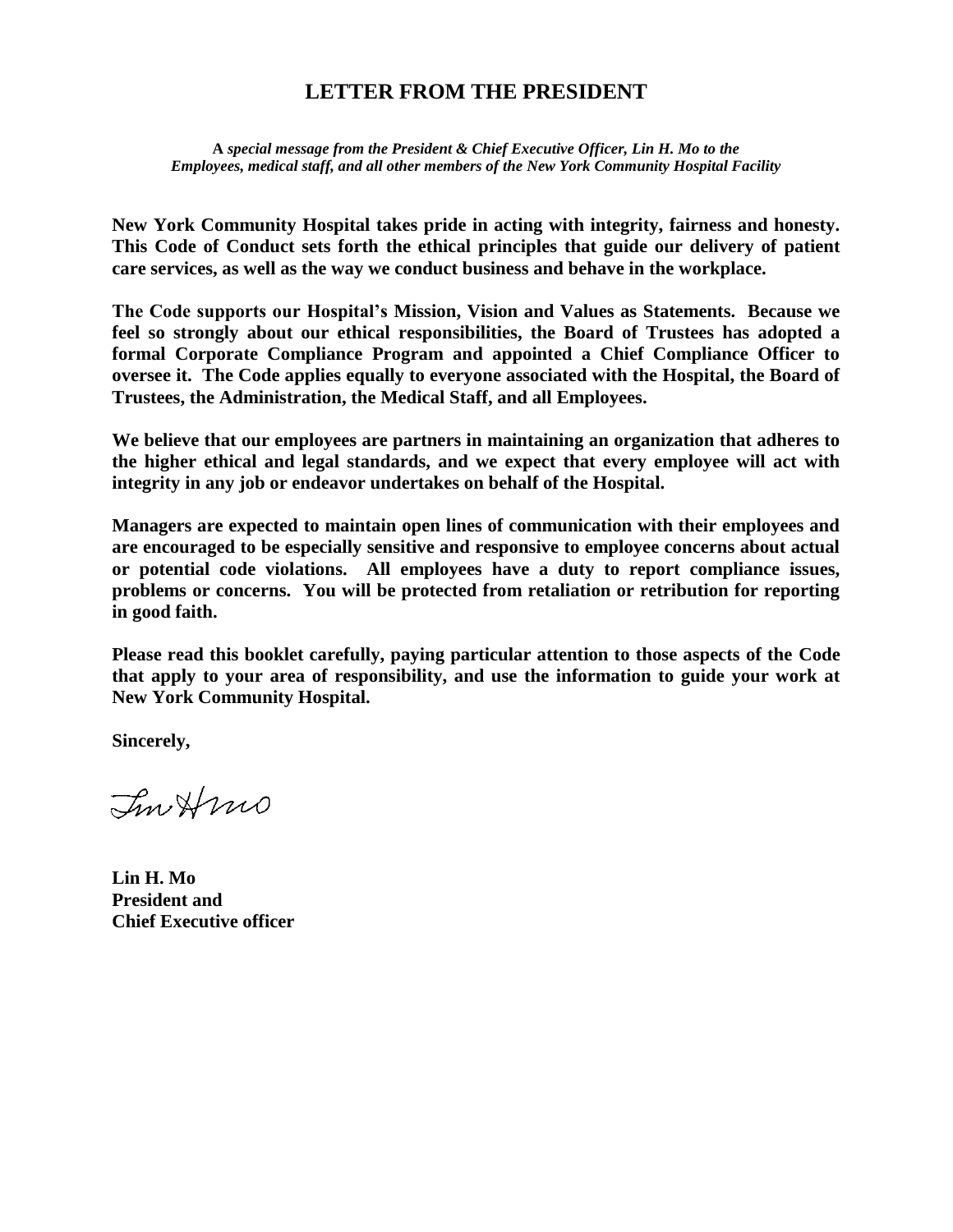# TABLE OF CONTENTS

| <b>INTRODUCTION</b>                                                                                     | Page 1           |
|---------------------------------------------------------------------------------------------------------|------------------|
| <b>QUALITY OF CARE AND SERVICES</b>                                                                     | Page 2           |
| <b>CONFIDENTIALITY</b>                                                                                  | Page 3           |
| <b>WORK PLACE BEHAVIOR AND</b><br><b>EQUAL OPPORTUNITY</b>                                              | <b>Page 4-5</b>  |
| <b>BUSINESS ETHICS AND COMPLIANCE</b><br><b>WITH LAW AND REGULATIONS</b><br><b>LAWS AND REGULATIONS</b> | Page 6-8         |
| <b>CONFLICTS OF INTEREST</b>                                                                            | <b>Page 9-11</b> |
| <b>CODING AND BILLING</b>                                                                               | Page 12          |
| <b>SAFEGUARDING RESOURCES AND ASSETS</b>                                                                | Page 13          |
| <b>ENVIRONMENTAL CONSIDERATIONS</b>                                                                     | Page 14          |
| <b>EMPLOYEES ISSUES AND CONCERNS</b>                                                                    | Page 15          |
| <b>MISSION STATEMENT</b>                                                                                | Page 16          |
| <b>VISION AND VALUES STATEMENT</b>                                                                      | Page 17          |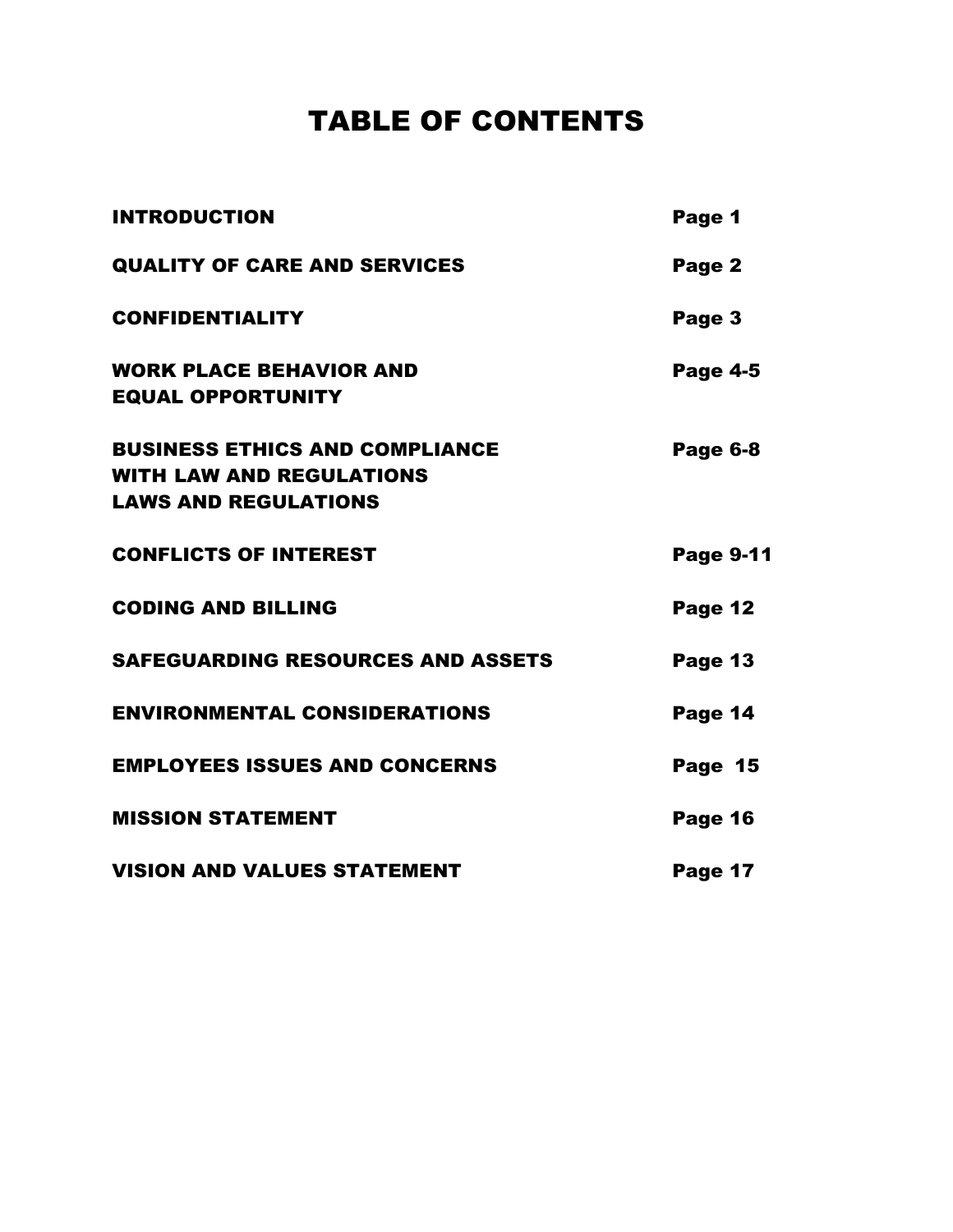# INTRODUCTION

**This Code, based on principles outlined in our Vision, Values and Principles of Behavior and, serves as the foundation of our Corporate Compliance Program. It applies equally to everyone.**

**To maintain an effective compliance program, we must all cooperate willingly and participate actively. We must report concerns or issues regarding noncompliance to those who can resolve the problem. We may report our concerns to any of the following individuals or departments, our Manager/Supervisor, Human Resources and the Chief Compliance Officer. We understand that we can report issues or problems without fear of retaliation from anyone connected with the organization as long as the reporting is done in good faith.**

**If questions or concerns persist about a compliance issue, we should contact the Office of Corporate Compliance at (718) 692-8757 or the confidential Helpline at 1-888-309-1565.**

**We recognize that we must act in accordance with the Code and conform to its standards, policies and procedures. We are aware that failure to do so can result in serious consequences for the individual employee or medical staff member, as well as for the Organization.**

**While the Code is designed to provide overall guidance, it does not address every situation. More specific guidance is provided in the Corporate and Medical Staff Bylaws, from the office of the Chief Compliance Officer and/or the Personnel (Human Resources) manual and the Hospital Departmental Organization Policy and Procedure manuals.**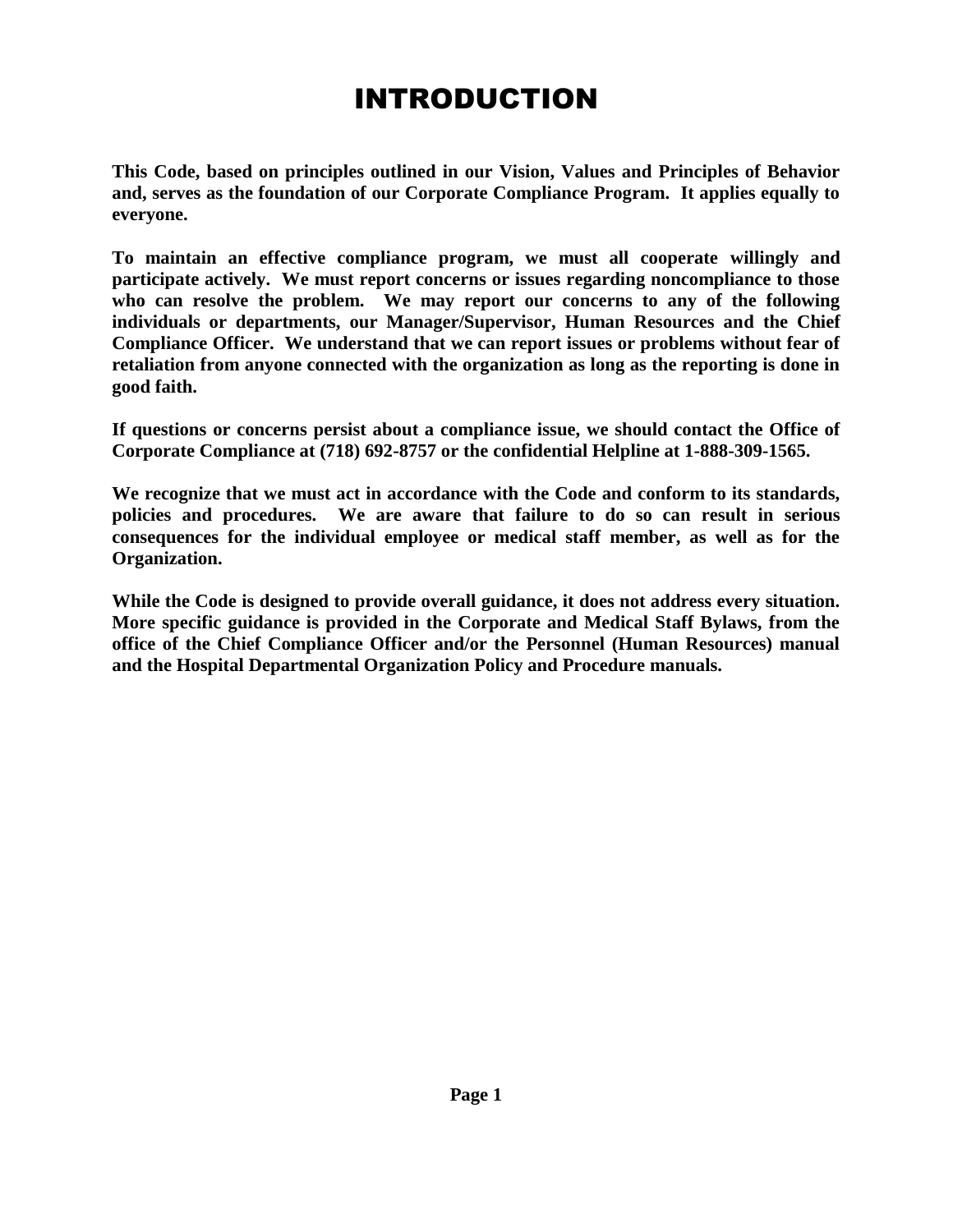# QUALITY OF CARE AND SERVICES

**We will provide high quality care and skilled, compassionate, reliable service to our patients and to our community in a safe and healing environment. We will act in accordance with the provision of the Patient Bill of Rights, as well as adhere to the following principles.**

- **We will honor the dignity and privacy of each of our patients and will treat them with consideration, courtesy and respect.**
- **We will provide appropriate and timely care to all patients without regard to race, religion, age, gender, national origin, sexual orientation, disability or military status.**
- **We will, when a patient presents with an emergency medical condition, provide that patient with a screening examination and stabilization of any emergency condition in accordance with applicable laws, rules and regulations, regardless of the patient's ability to pay.**
- **We will transfer a patient only after the patient has been medically stabilized and an appropriate transfer has been arranged.**
- **We will have a qualified practitioner properly evaluate every patient before initiating a treatment plan.**
- **We will provide patient care that conforms to acceptable clinical and safety standards.**
- **All individuals employed to meet the needs of our patients will have proper credentials, experience and expertise necessary to perform their duties.**
- **We will maintain complete and thorough records of patient information to fulfill the requirements set forth in our policies, accreditation standards and applicable laws and regulations.**
- **All patients asked to participate in a research project will be advised of risks and benefits, as well as alternative services or treatment available. In addition, a patient's refusal to participate will not in any way affect his/her access to care or services provided by the Organization.**
- **We will support and promote a continuous quality and performance improvement program throughout the Organization.**
- **We will continuously strive toward a culture of patient safety.**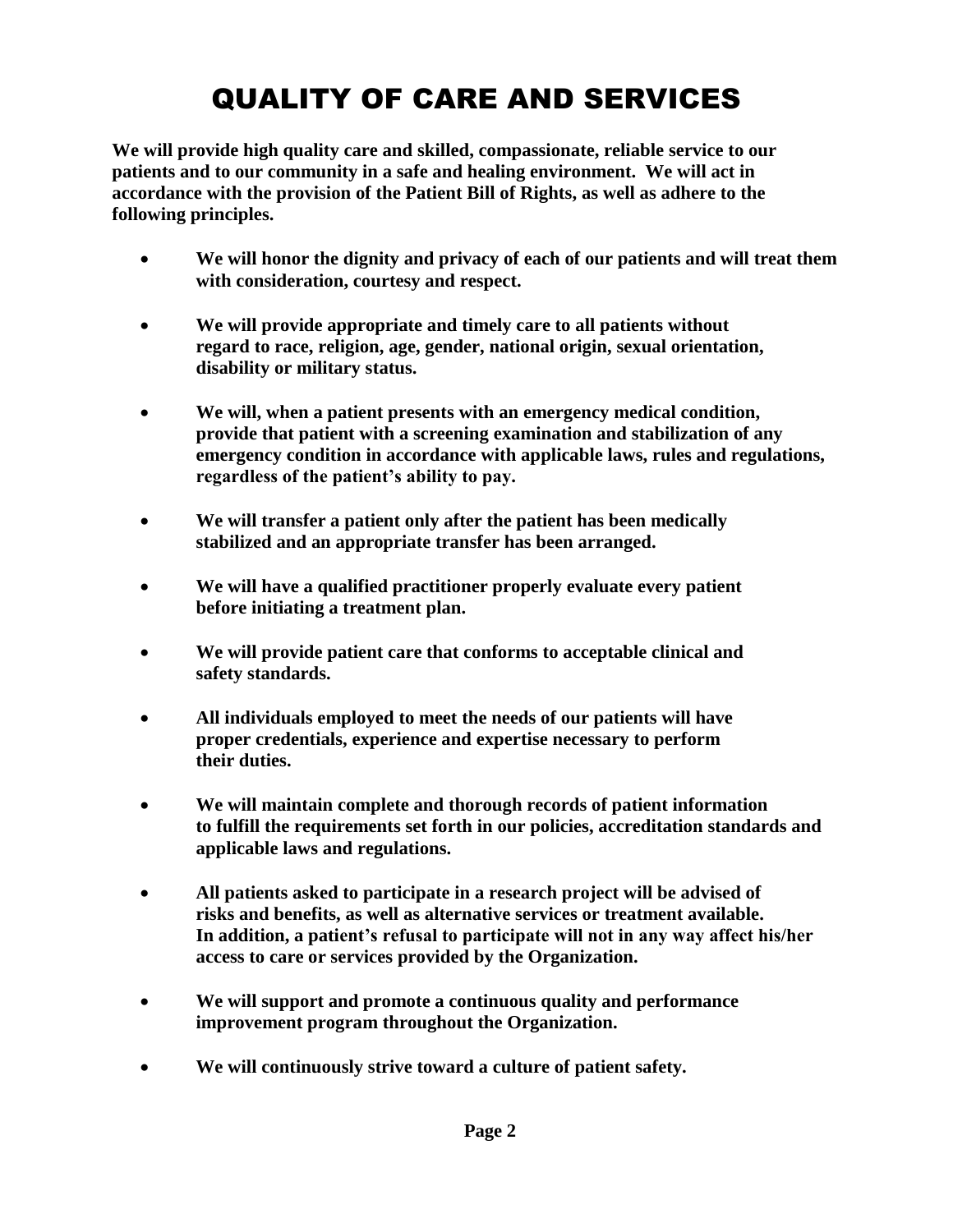# CONFIDENTIALITY AND PRIVACY

**We are committed to maintaining the confidentiality of patient and other information in accordance with legal and ethical standards. Breaches of confidentiality will not be tolerated.**

- **We will adhere to all established confidentiality and privacy policies and procedures and the laws including the Health Insurance Portability and Accountability Act (HIPAA).**
- **We will respect the privacy of our patients and fellow employees.**
- **We will actively protect and safeguard patient information and patients' personal information including social security numbers.**
- **We will access a patient's chart or medical data only when we are involved in that patient's care, or when we need access to the chart because of administrative, teaching or research requirements.**
- **We will not reveal information unless it is supported by a legitimate clinical or business purpose, in compliance with organization's policies and procedures, the Medical Staff Bylaws, and applicable laws, rules and regulations.**
- **We will not discuss patient information in any public area, including elevators, hallways and dining areas.**
- **We will not use or share "insider information," which is not otherwise available to the general public, for any direct or indirect personal gain or other improper use.**
- **We will exercise care to ensure that confidential and proprietary information is carefully maintained and managed to protect its value.**
- **We will not disclose other Organization financial information, including our financial performance and contract pricing for goods and services, without appropriate approval.**
- **We will treat salary, benefits, payroll, personnel files and information on disciplinary matters as confidential information.**
- **We will maintain computer workstations and access codes in a confidential and responsible manner. We will not share computer identification information and passwords.**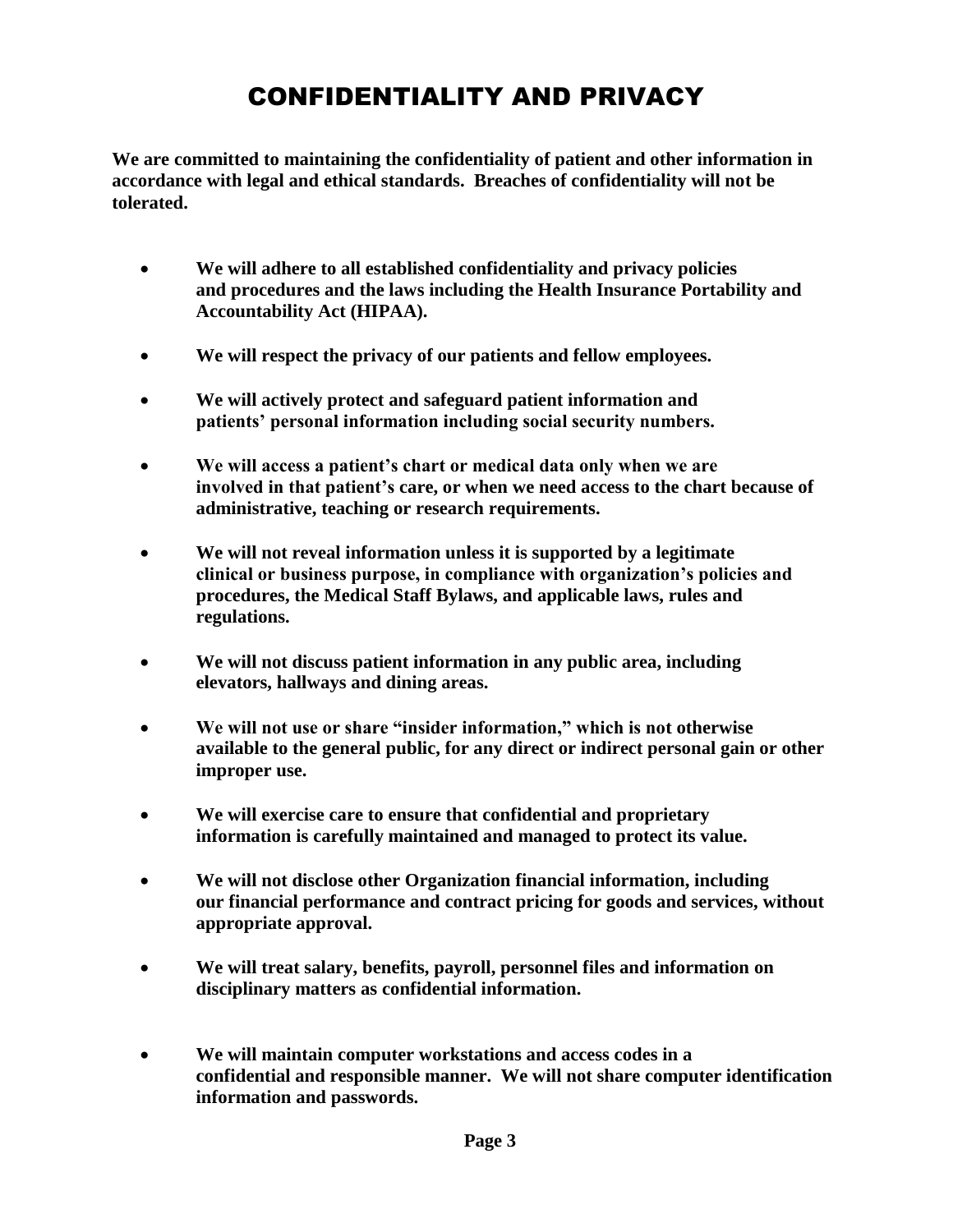### WORK PLACE BEHAVIOR AND EQUAL OPPORTUNITY

**We will treat all people with respect, dignity and courtesy. We recognize that our greatest strength lies in the talent of our staff who create the Organization's success and determine its reputation.**

- **We will provide employees nondiscriminatory terms, conditions and privileges of employment, regardless of race, color, religion, sex, sexual orientation, national origin, age, marital status or military status, and without regard to the disability of qualified persons within the meaning of the applicable law.**
- **We will provide equal opportunity to all employees and applicants for employment without regard to race, color, religion, sex, national origin, citizenship status, marital status, veteran status, age, pregnancy status, sexual orientation and without regard to the disability of qualified persons within the meaning and subject to the conditions of applicable federal, state and city laws.**
- **We encourage teamwork and create structures, processes and programs that enable a positive culture to flourish. Disruptive behavior that intimidates others and affects morale or staff turnover will not be tolerated and will be addressed appropriately.**
- **We will not permit any act of retaliation or reprisal against an employee who in good faith reports a violation of law, regulation, standard, Organization policy or Code of Conduct.**
- **We support an alcohol, drug and smoke free workplace and abide by Organization policies prohibiting illegal possession, distribution, use or being under the influence of illegal drugs, alcohol or other substances.**
- **We expect all employees and staff to conform to the standards of their profession as and exercise appropriate judgment in the performance of their duties.**
- **We will screen all prospective employees to assure that they have not been sanctioned by any regulatory agency and are eligible to perform their designated responsibilities.**
- **We are aware that every Organization manager is responsible for creating a work environment in which ethical concerns can be raised. If an employee raises an ethical question or concern, the manager must address it. If a manager does not know how to respond, he or she should seek assistance through the chain of command, the Human Resources Department, and/or the Corporate Compliance Officer.**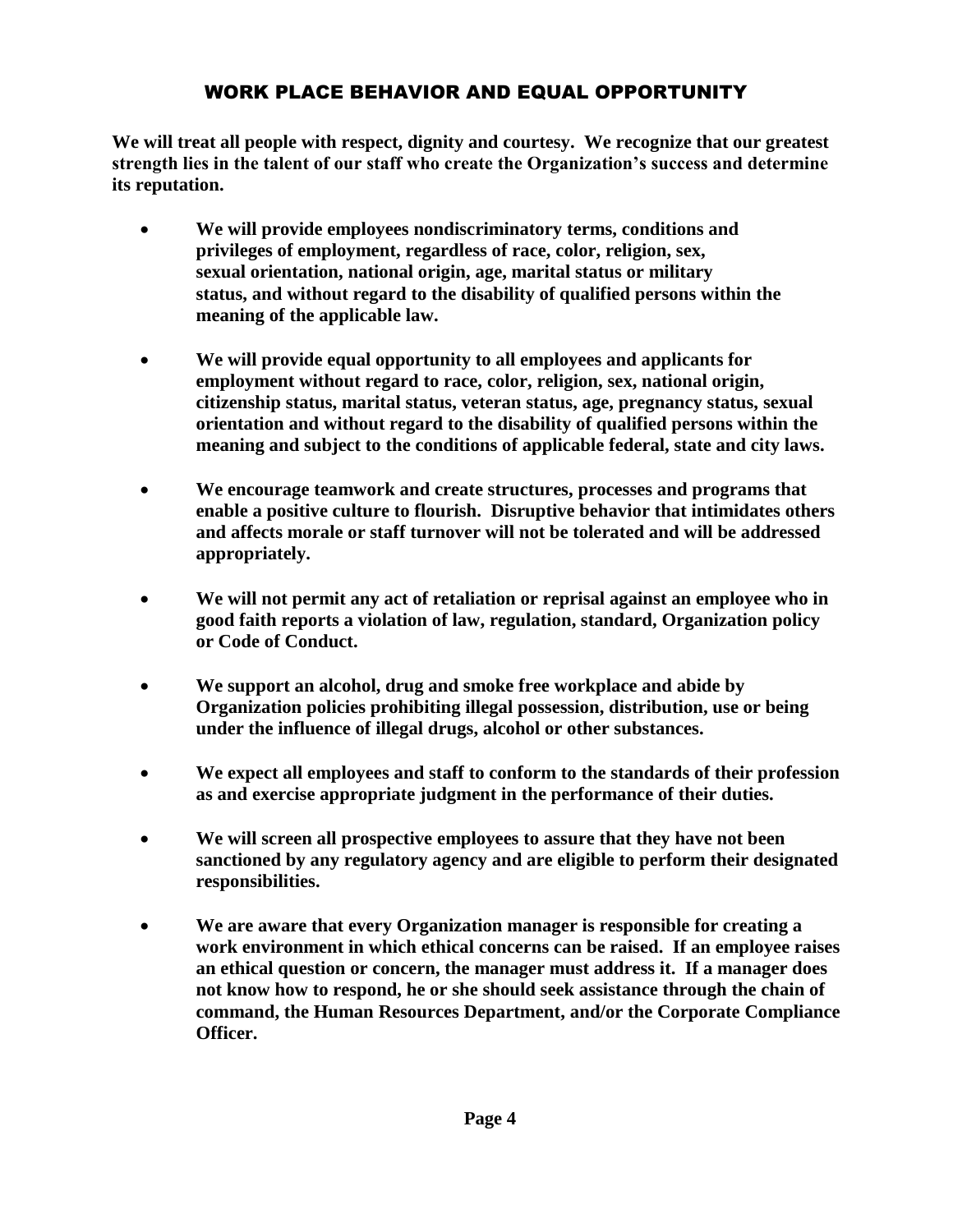- **We will not engage in any disruptive or inappropriate behavior. Examples of inappropriate behavior include: Angry outbursts; verbal threats; degrading or demeaning comments; swearing; throwing or breaking objects; bullying; shaming and censuring staff in front of others; insensitive jokes or remarks; and the threat or infliction of physical force or contact.**
- **We will familiarize ourselves and comply with the contents of the Hospital's Personnel. Policies and Procedure applicable to our employment and responsibilities at the Hospital.**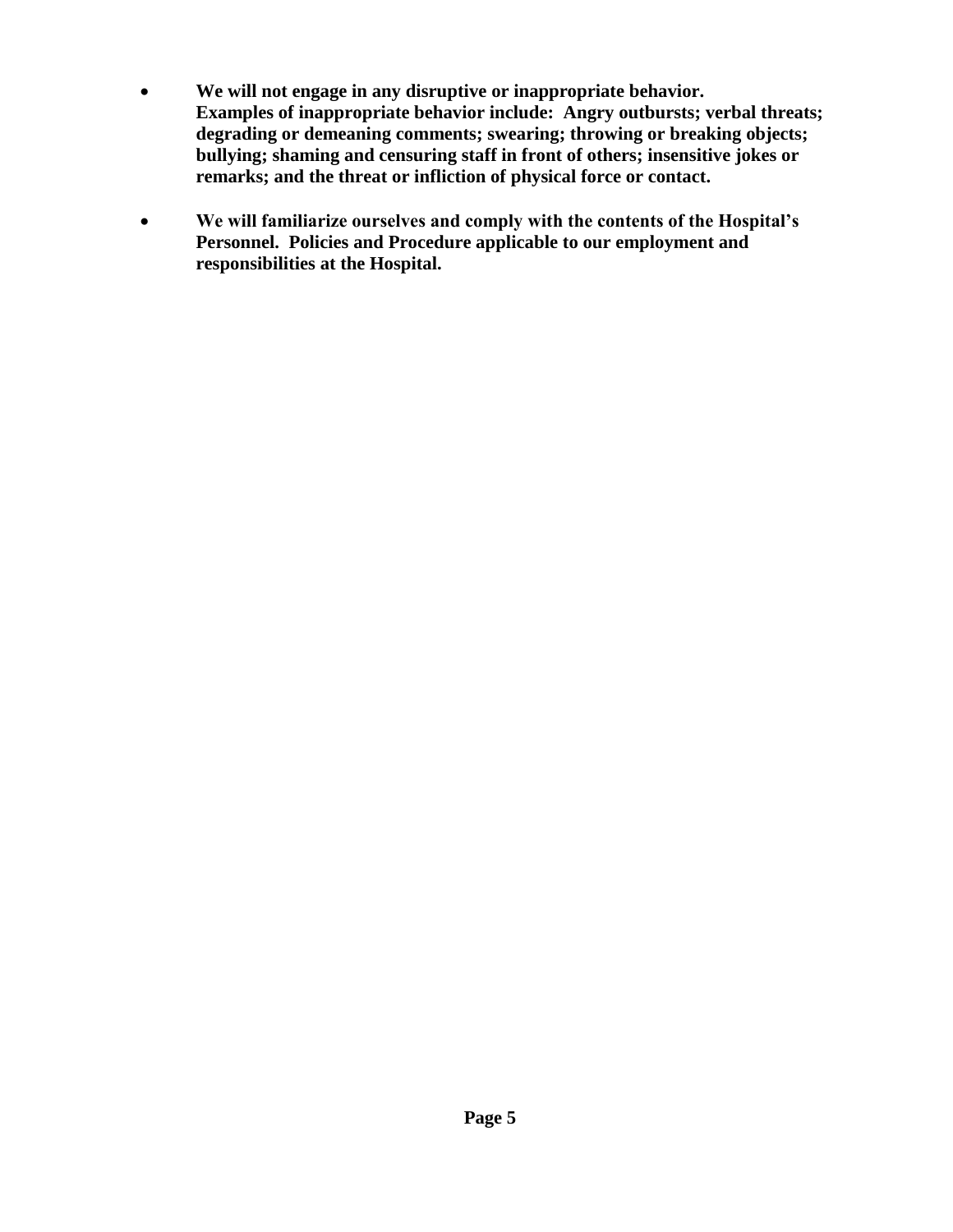### BUSINESS ETHICS AND COMPLIANCE WITH LAWS AND REGULATIONS

**We will follow the letter and spirit of applicable laws and regulations, conduct our business ethically and honesty, and act in a manner that enhances the organization's standing in the community and is sensitive to those whom we serve.**

- **We will make every effort to demonstrate honesty, integrity and fairness in the performance of our duties.**
- **We will report any practice or condition that may violate any law, rule, regulation, safety standard, Organization policy or the Code of Conduct to appropriate levels of management, Human Resources or the Office of Corporate Compliance.**
- **We will adhere to all applicable laws, regulations and professional standards regarding financial reporting and disclosures. We will submit accurate claims and reports to the federal, state and local governments.**
- **We are strictly prohibited from giving or receiving any form of payment, kickback or bribe to induce the referral or the purchase of any healthcare service.**
- **We will not offer any improper inducement or favor to patients, physicians or others to encourage the referral of patients to our facilities.**
- **We will not accept any improper inducements or favors from vendors to influence our patients or others connected with the organization to use a particular product or service.**
- **We will avoid agreements or other actions that may unfairly restrain trade or reduce competition.**
- **We will be aware of situations that may present potential antitrust and avoid inappropriate discussions with competitors regarding business issues. This includes prices for goods and services, salaries and benefits, payment rates and business plans.**
- **We will market and advertise accurately and in compliance with laws and regulations.**
- **We will verify that our contracts for services to be provided to the Hospital are in compliance with the Anti-kickback and Stark laws. All payments by the Hospital must be supported by appropriate documentation.**
- **We will procure, maintain, dispense and transport drugs or other controlled substances used in the treatment of patients according to applicable**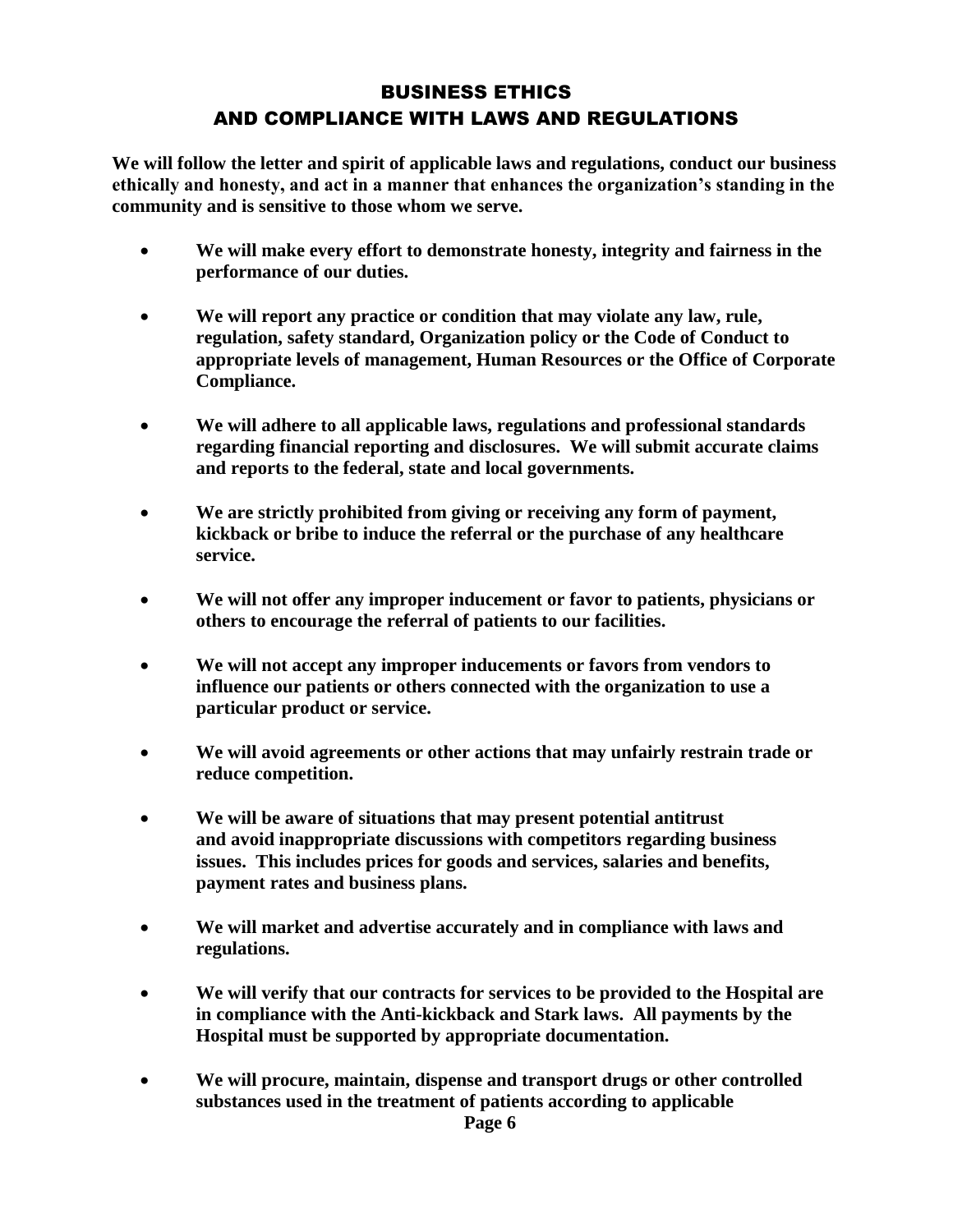**laws and regulations.**

- **We will not make any verbal or written false or misleading statements to a government agency or other payer.**
- **We will not pursue any business opportunity that requires unethical or illegal activity.**
- **We will provide reports or other information required to be provided to any federal, state or local government agency are on time, accurate and according to applicable laws and regulations.**
- **We will comply with federal regulations regarding government contracts and programs in which we participate. We will provide managers and employees who work in relevant areas with knowledge of the governing rules and regulations.**
- **We will not engage in lobbying activities on behalf of the organization that are inconsistent with the Organization's tax-exempt status.**
- **We will conduct fundraising in accordance with all applicable laws and regulations and Organization policies and procedures.**

**We will adhere to the Hospital's policies and procedures relating to Business Ethics and Compliance, including the following:**

- **Billing and Claims Reimbursement**
- **Business Travel and Entertainment**
- **Code of Conduct**
- **Conflicts of Interest- Gifts and Gratuities**
- **Corporate Compliance Auditing and Monitoring**
- **Corporate Compliance Plan**
- **Employee Compliance Helpline Operations**
- **Employee Compliance Training**
- **Federal Deficit Reduction Act of 2005 Fraud and Abuse Provisions**
- **Medical Sales Representatives Page 7**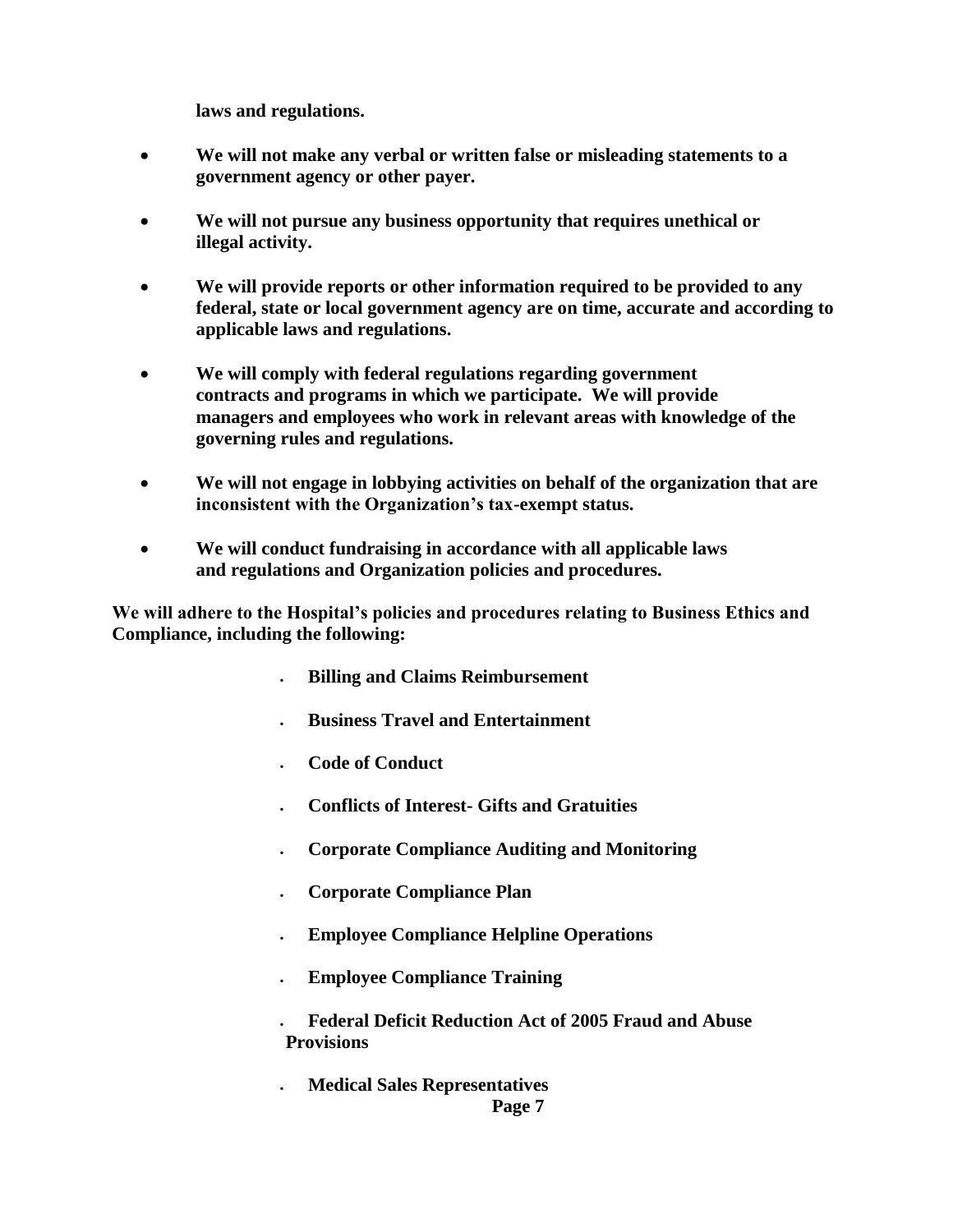- **Non-Retaliation**
- **Organizational Ethics**
- **Sanctions Screening**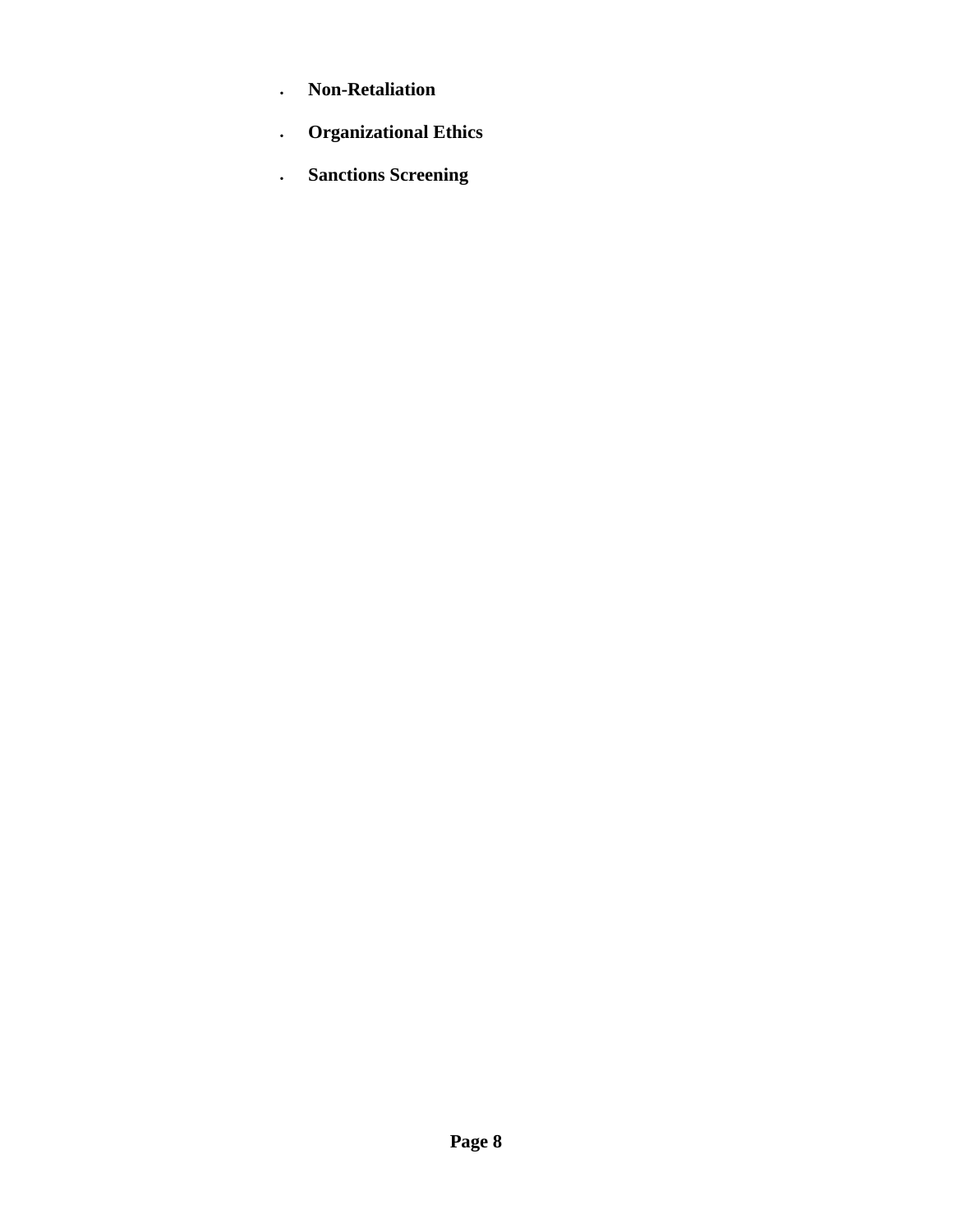# CONFLICTS OF INTEREST

**We will perform our duties on behalf of the Organization and its patients. We will avoid conflicts or the appearance of conflicts between our own interests or an outside interest and the interests of the Organization.**

- **We will devote our full time and ability to the Organization during our hours of work at the hospital.**
- **We will not engage in any activity, practice or act that creates an actual or apparent conflict with the interests of the Organization.**
- **We encourage employee involvement in community activities. All personal fund raising activities that do not benefit the Organization are prohibited from being conducted onsite. This prohibition includes use of the organization facilities and resources (e.g. letterhead and computers).**
- **We have an obligation to act solely in the best interest of the Organization, whenever we act as an agent of the organization, in our dealings with suppliers, customers or government agencies. This obligation includes those acts formalized in written contracts, as well as everyday business relationships with vendors, customers, government officials and government employees.**
- **We will report actual or potential conflicts of interest to our Managers and or the Chief Compliance Officer of the hospital.**
- **We will promptly and accurately complete any conflict of interest forms, that we may be asked to submit.**
- **Medical staff members must complete, at a minimum, a Hospital conflict of interest form on every reappointment and will update the information as appropriate.**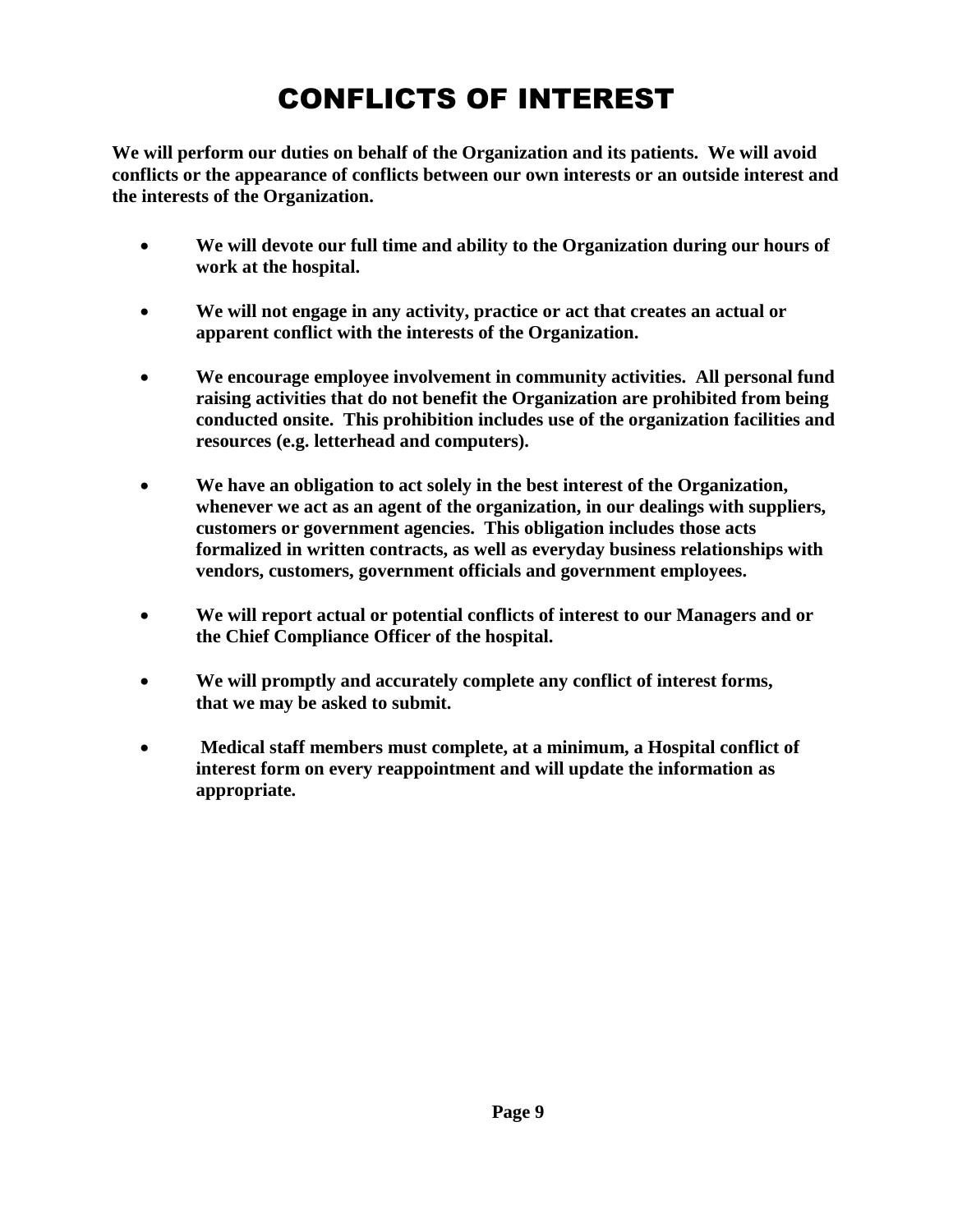**The following situations are potential conflicts of interest and must be disclosed to the Office of Corporate Compliance:**

### Having a Financial Interest in a Competitor, Vendor or Related Organization.

**We will avoid placing business with a vendor, competitor or related Organization of New York Community Hospital, in which we or members of our immediate family have a direct or indirect interest, employment or other financial relationship, unless the relationship is disclosed and approved according to appropriate Organization policy.**

 Providing Services for Competitors, Vendors or other Outside Organizations. This includes ANY Institution, but especially Competitors and those currently doing business or seeking to do business with the organization**.**

**We will avoid involving ourselves in any enterprise that does business or competes with our organization when that connection might influence our decisions or affect our ability to perform our functions. If such involvements are necessary, they must be disclosed and approved in accordance with the Hospital's conflict of interest policy.**

- Participating in Outside Board of Directors/Trustees of Competitors or those doing business with or on behalf of the organization.
- **We will disclose to the Office of Corporate Compliance, or in the appropriate manner (e.g. on the Conflict of Interest Form), any situation where we serve as a director, trustee or officer of an organization whose interest may compete or conflict with that of New York Community Hospital.**

**We will provide such disclosure promptly and within the time frames established by the Organization.**

 Having a Directorial, Supervisory OR Subordinate Relationship with a Relative, OR Hiring a Relative

**We will not hire nor have a reporting relationship to relatives (i.e. spouse, children, parents or siblings) without disclosing that information and securing written permission from our manager, Human Resources Department or the Office of Corporate Compliance. The Hospital reserves the right to avoid the possibility of nepotism by unilateral transfer of the individuals concerned.**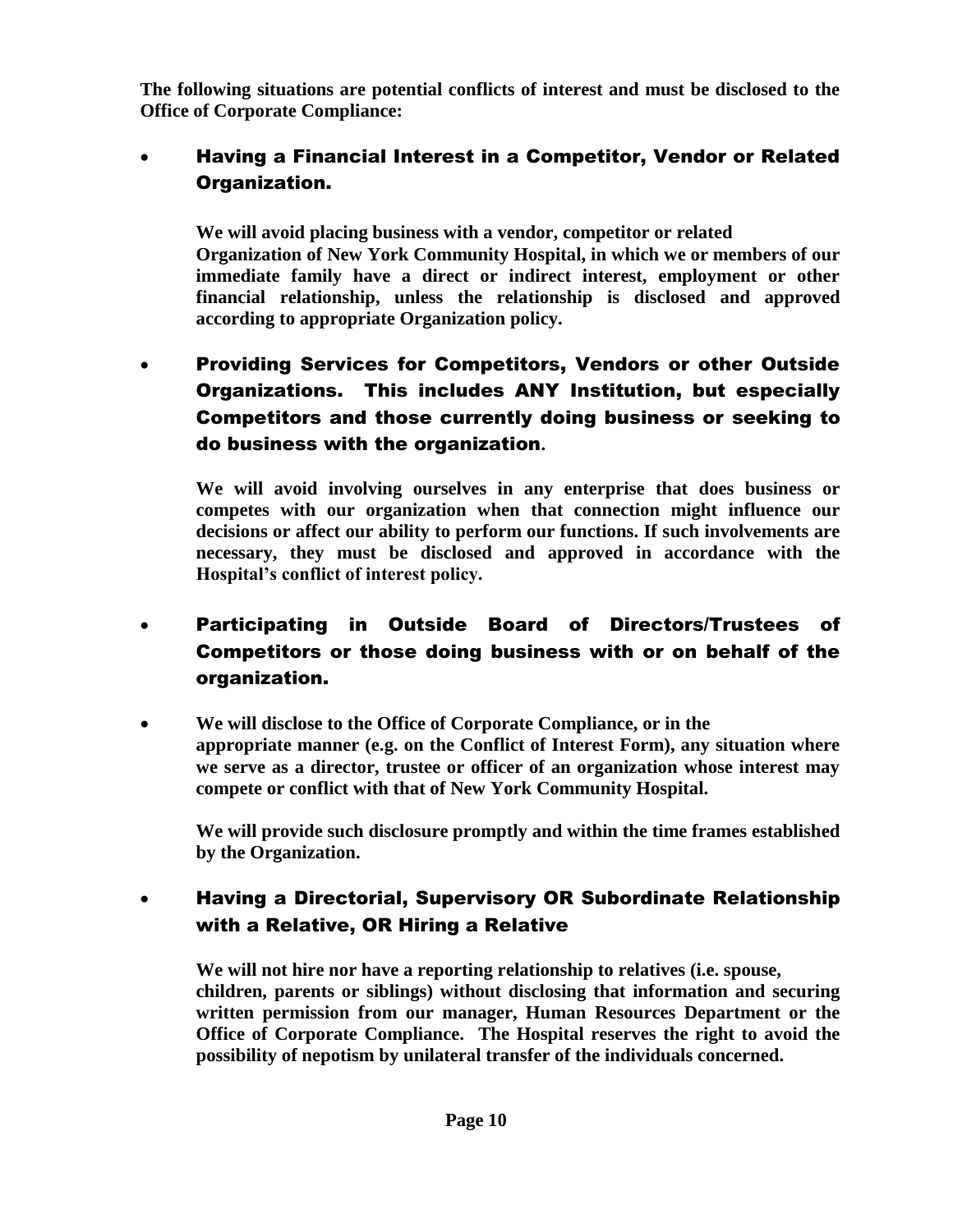### Improper gifts and gratuities

**Employees will not accept cash or cash equivalent gifts in any amount provided in connection with our employment. Non-cash gifts of nominal value and reasonable meal and entertainment courtesies must comply with Human Resources policy. Non-cash gifts that exceed nominal value may not be accepted. If we have a question as to the value of the appropriateness of a gift, we will seek approval from our manager or the Office of Corporate Compliance**

**We will not solicit or accept cash or in-kind contribution from vendors, suppliers or other contractors in support of any activity of the Organization unless approved by the Executive Office of the Hospital and/or the Office of Corporate Compliance.**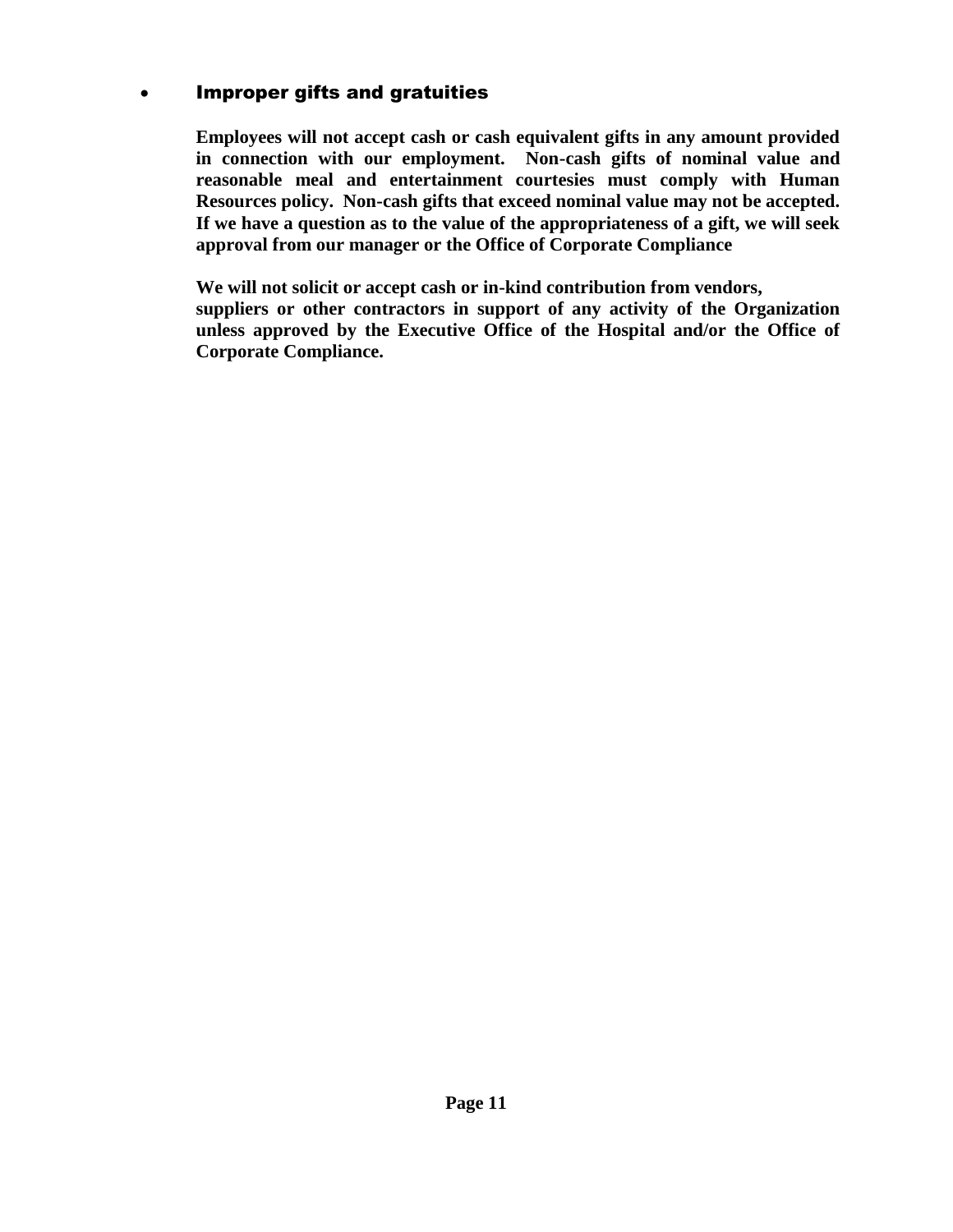# CODING AND BILLING

**We will code and bill accurately and document the services rendered and the amounts billed. Communication among the clinicians, the coders and the billers is required so that accurate information is provided.**

- **We will maintain appropriate documentation to support coding and billing.**
- **We will bill for services according to medical necessity guidelines established by the various payers.**
- **We will code and bill only for services that were actually rendered.**
- **We will properly train staff and provide them with coding and billing updates in a timely manner.**
- **We will notify the payer of payment errors and process refunds promptly and accurately.**
- **We do not routinely waive patients' coinsurance and deductibles. However, when it is done, it will be in accordance with established rules, policies and procedures.**
- **We will maintain complete and thorough records to fulfill requirements set forth in our policies and procedures, accreditation standards and applicable laws and regulations.**
- **We will continually evaluate our coding and billing activities to identify areas for improvement. We will make special note of concerns identified by regulators (e.g. laboratory services, clinical trials, bad debts, transfers) to mitigate the risk of improper billing.**
- **We strive to identify errors, report them to our managers or the appropriate Organization authority and correct them in a timely and appropriate manner.**
- **Our billing is the result of complete and accurate coding, which is based upon complete and accurate documentation of all diagnoses and procedures.**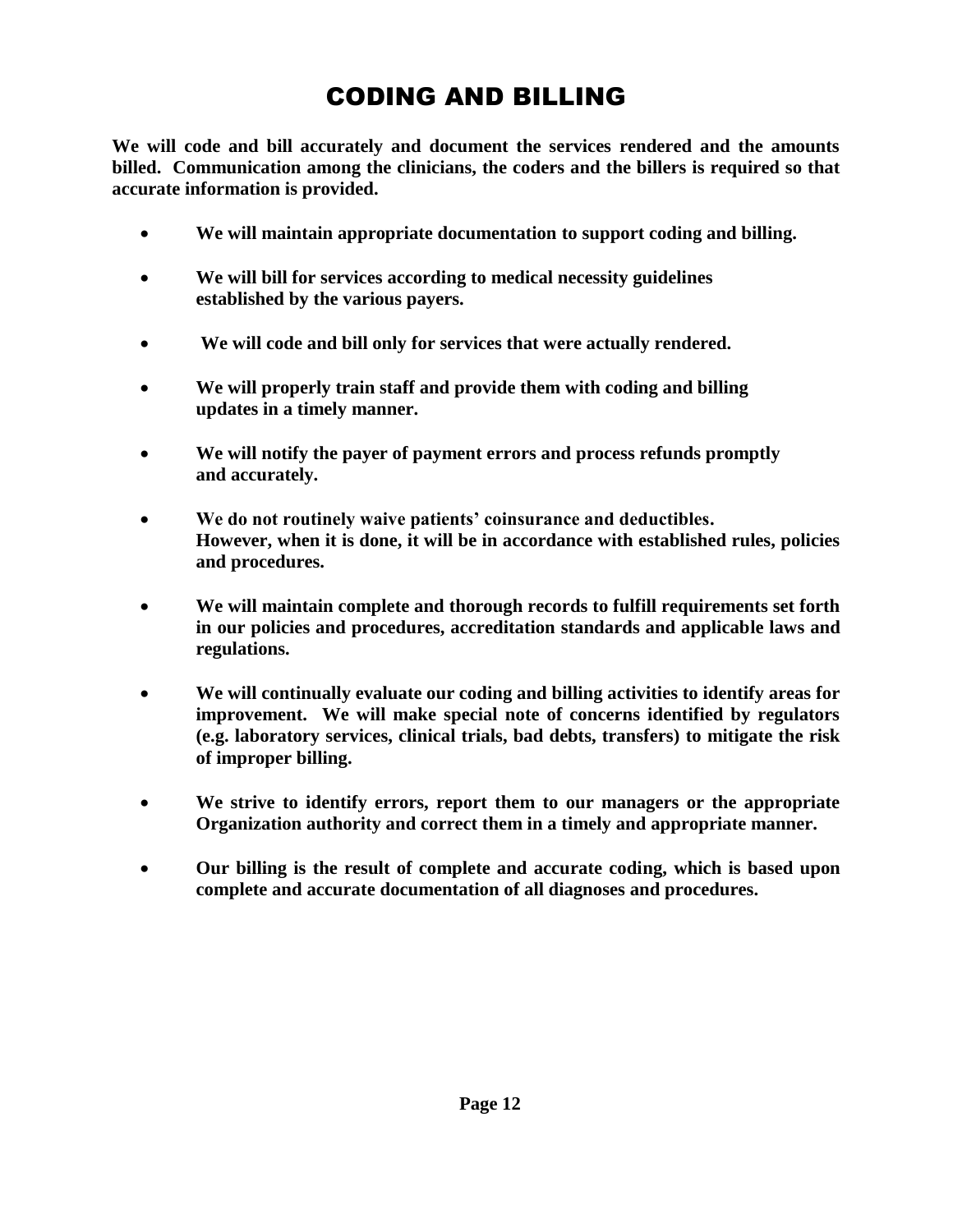# SAFEGUARDING RESOURCES/ASSETS

**We will protect our assets and the assets of others entrusted to the Organization against loss, theft or misuse. This includes physical and intellectual property.**

- **We will maintain internal controls within our areas of responsibility to safeguard the organization's assets and ensure the accuracy of financial statements and all other records and reports.**
- **We will use Organization property appropriately and take measures to prevent any unexpected loss of equipment, supplies, materials or services. We are aware that managers must approve any personal use of Organization equipment, supplies, materials or services.**
- **We will report time and attendance accurately and will work productively while on duty.**
- **Travel and entertainment expenses should be consistent with our job responsibilities, the organization's needs and in accordance with organization policy.**
- **We will issue and maintain financial reports, accounting records, research reports, expense accounts, time sheets and other documentation that are accurate and clearly reflects the true nature of transactions.**
- **We will follow the laws regarding intellectual properties, including patents, trademarks, marketing, copyrights and software.**
- **We will not copy organization computer software unless it is specifically allowed in the license agreement.**
- **We will adhere to established policies and procedures governing record management and comply with the record retention and destruction policies/schedules for our departments.**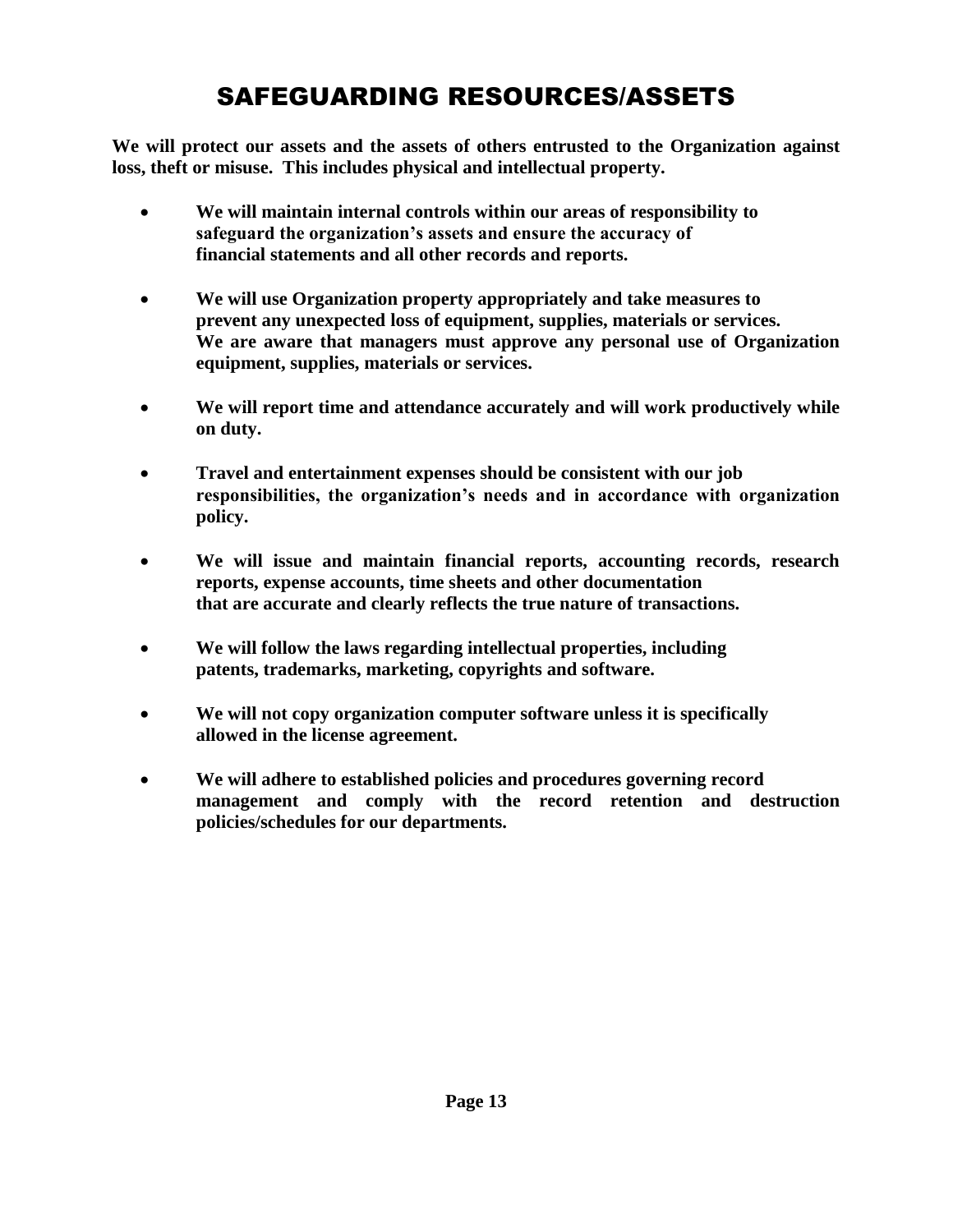# ENVIRONMENTAL CONSIDERATIONS

**We will provide a safe and secure environment for patients, staff and visitors.**

- **We will consider the safety and security of patients, employees and medical staff in all of our activities.**
- **We will report any unsafe condition to our manager, the Safety Officer or someone else in authority to correct the problem.**
- **We will exercise good judgment with regard to the environmental aspects of the use of Organization buildings, property, laboratory processes and medical products.**
- **We will comply with established Safety and Infection Control policies and procedures, which are intended to avoid job-related hazards and ensure a safe work environment.**
- **The Hospital is a smoke-free environment and we will comply with established policies in this matter.**
- **We will comply with all law and regulations governing the handling, storage, use and disposal of hazardous materials, other pollutants and infectious wastes.**
- **We will comply with permit requirements that allow for the safe discharge of pollutants into the air, sewage systems, water or land.**
- **We understand that the Organization will pursue initiatives based on specific threats on-site or in our community.**
- **We will report any possible violation of the organization's Safety policies and procedures, laws, regulations or standards to our manager or supervisor. If we are not satisfied that the issue has been addressed, we will notify the Safety Office or the Office of Corporate Compliance.**
- **Any individual working at the Organization is required to wear the appropriate identification card. If asked, an employee, member of the medical staff or other healthcare provider will identify themselves by name and department.**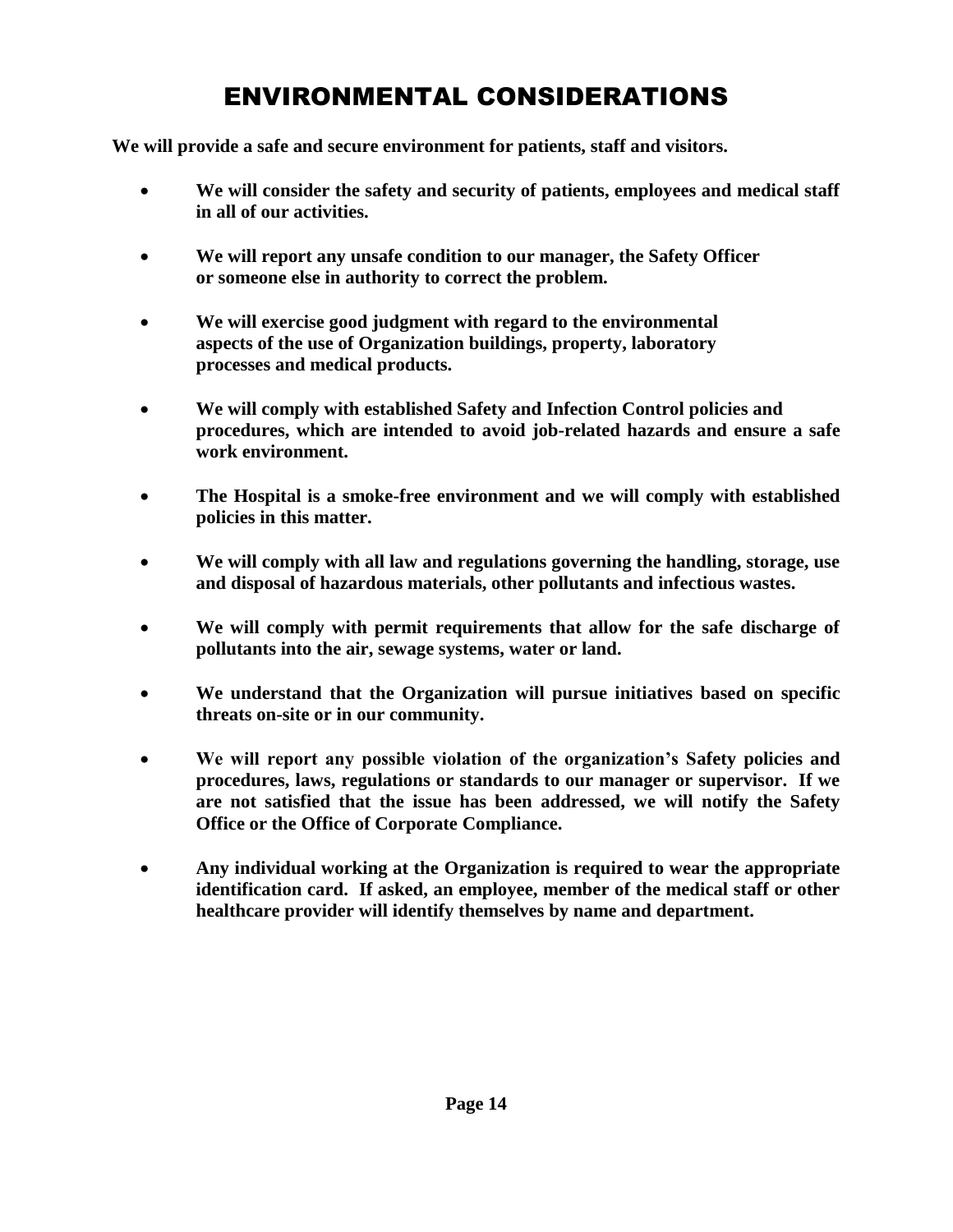# EMPLOYEE ISSUES AND CONCERNS

**It is our responsibility to understand and comply with applicable rules, regulations and laws that govern the Organization and its employees. We will also comply with The "Code of Conduct" and "Principles of Behavior." We understand that violating the principles of the Code can result in corrective action, up to and including termination.**

- **If there is a question or concern about a situation that appears to be illegal or unethical, we may first seek guidance from our manager. If we are uncomfortable addressing the issue with our manager or the manager has failed to address the issue in a timely manner, we will inform one of the following: senior management, Human Resources or the Chief Compliance Officer.**
- **Management is responsible for responding to issues or concerns identified by employees. If a manager is unable to respond to an employee, he/she is encouraged to seek guidance from a superior and, if necessary, the Corporate Compliance Officer.**
- **We are aware that the organization has established a toll-free Compliance Helpline. The number is 1-888-309-1565 and it operates 24 hours a day, seven days a week. The Compliance Helpline is operated by an outside organization and can take calls in English and in Spanish. Reports received by the Helpline will be investigated promptly by the Office of Corporate Compliance. Calls may be made anonymously, and every effort will be made to ensure the confidentiality of the information provided.**
- **In addition to other issues, the Helpline may be used to report complaints regarding accounting, internal accounting controls or auditing matters related to the accuracy or integrity of the Organization's financial statements. Such matters will be investigated by the Compliance Officer and reported to the Audit and Corporate Compliance Committee of the Board of Trustees.**
- **We may report concerns or raise questions through any of the aforementioned channels. We are aware that employees who fail to report a suspected or known violation of the Code of Conduct or other policies and procedures may be subject to corrective action.**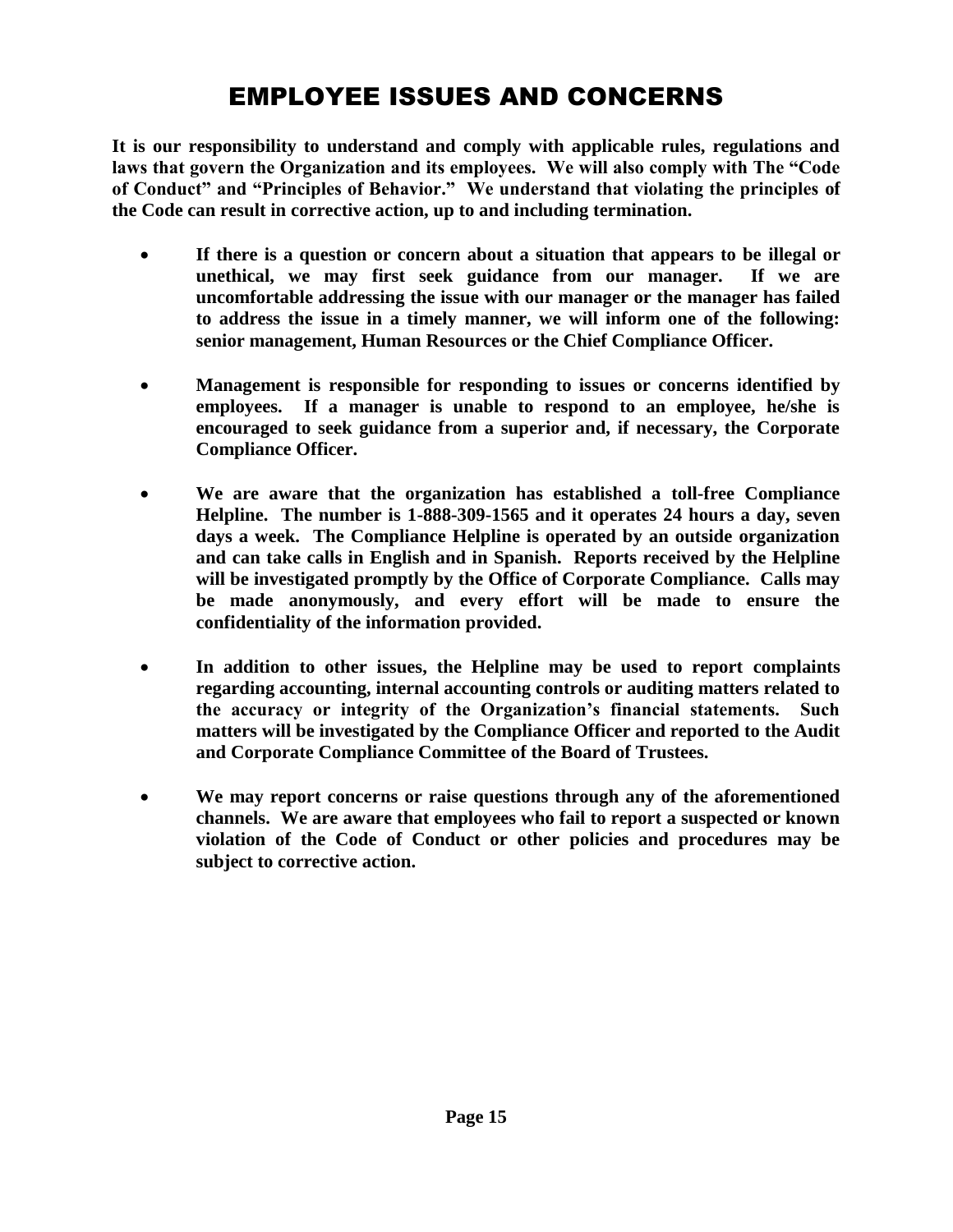# MISSION STATEMENT

**New York Community Hospital is committed to provide Quality Care with Compassion and Dignity to all patients and to the community.**

**The Hospital staff recognizes these values and their role in fulfilling our Mission.**

# COMMITTED TO OUR PATIENTS

**We recognize the unique physical, emotional and spiritual needs of each person.**

**We strive to extend the highest level of courtesy and service to patients, families, visitors and each other.**

# COMMITTED TO LEADERSHIP

**We deliver state-of-the-art health care services with excellence.**

**We engage in a wide range of continuing education, medical and nursing education and other educational programs for the public.**

# COMMMITTED TO EXCELLENCE

**We strive to create an environment of teamwork and participation where, through Continuous quality improvement, people pursue excellence and take pride in their work, the organization and their personal development.**

**We strive to provide physicians with an environment that fosters high quality diagnosis and treatment.**

**We believe that the quality of our physicians, employees, and volunteers is the key to our continued success.**

**We make every attempt to maintain financial viability through a cost effective operation to meet the Hospital's long-term commitment to the community.**